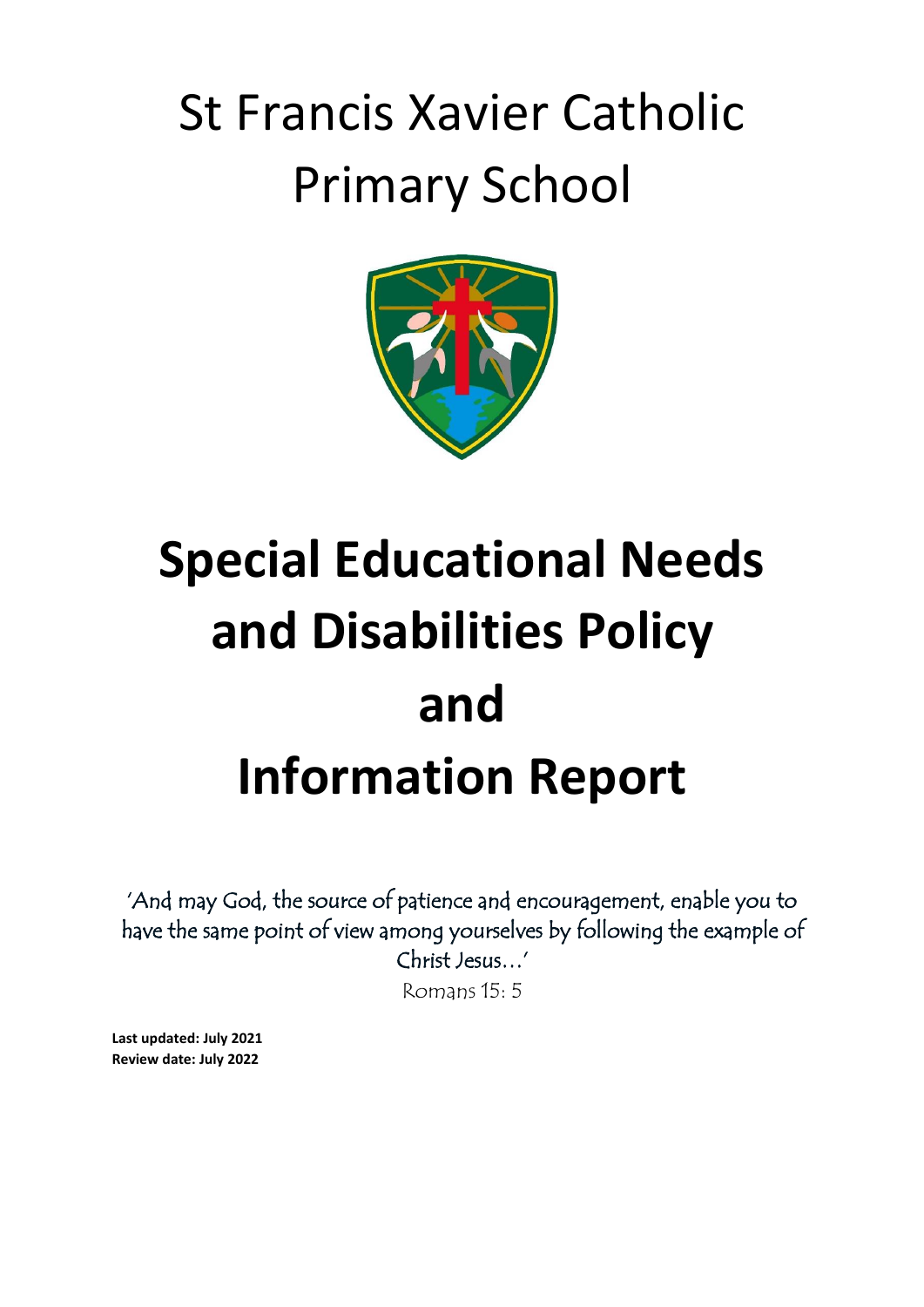# School Inclusion Statement

St Francis Xavier Catholic Primary School is an inclusive Catholic community that celebrates both diversity and the uniqueness of the individual. We work hard to ensure the entire community is able to grow and learn together.

Our school motto is 'Jesus holds us in the palm of his hand'

At the heart of what we do is the belief that each one of us, adult and child, is made in God's image and likeness and is well loved by him. We believe also that each one of us is equal in God's sight. This is the core of Christ's message and it underlies all that we seek to do here in school.

# AIMS of the Special Educational Needs and Disabilities Policy

Our aims for pupils with special educational needs and disabilities are: -

- *1.* To identify their needs as soon as possible.
- *2.* To match their needs with the criteria set by Sandwell Education Authority.
- *3.* To make arrangements for their needs to be met so that they have the greatest possible access to the National Curriculum.
- *4.* To record and review their progress regularly.
- *5.* To take into account the pupils opinions at informal interviews.
- *6.* To involve the parents from the onset and in regular meetings for target setting and reviews.
- *7.* To make full use of the outside agencies which are available and become involved with the school.

# A definition of SEND

A pupil is defined as having Special Educational Needs (SEND) if he or she has a learning difficulty which requires special educational provision to be made for him or her. All pupils with SEN must have those needs addressed, via a broad and balanced education. In most cases, it is the pupil's mainstream school that will make this provision.

Children have a learning difficulty if they:

- *a)* have a significantly greater difficulty than the majority of children of the same age; or
- *b)* have a disability which prevents or hinders them from making use of educational facilities of a kind generally provided for children of the same age in schools within the area of the Local Educational Authority.

Special needs are generally identified by the class teacher or parents expressing concerns about a child's difficulties or lack of progress.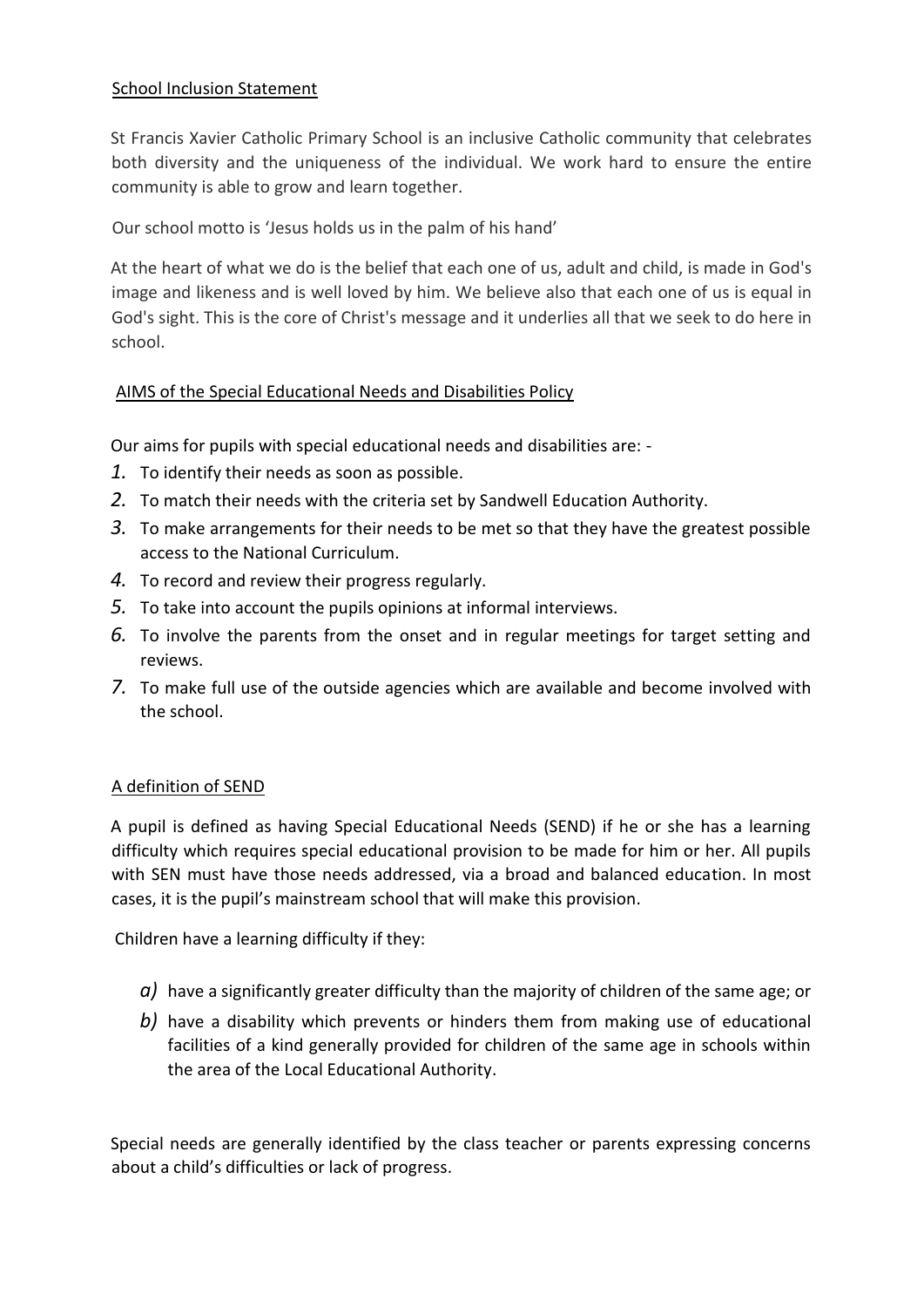The main categories of need are:

# Cognition and Learning

- Mild and Moderate Learning Difficulties
- Severe or Profound Learning Difficulties
- Specific learning difficulties (SpLD) Specific learning difficulties affect one or more specific aspects of learning. this encompasses a range of conditions such as dyslexia, dyscalculia and dyspraxia / developmental coordination disorder.

#### Communication and Interaction

- Receptive Language/ language comprehension
- Expressive Language
- Developmental Language Delay
- Developmental Language Disorder
- Social Communication/ Interaction
- Speech sound Difficulties.

#### Sensory and/ or Physical Needs (Including medical needs)

Some children and young people require special educational provision because they have a disability which prevents or hinders them from making use of the educational facilities generally provided. These difficulties can be age related and may fluctuate over time. Many children and young people with vision impairment (VI), hearing impairment (HI) or a multisensory impairment (MSI) will require specialist support and/or equipment to access their learning, or habitation support. Some children and young people with a physical disability (PD) require additional ongoing support and equipment to access all the opportunities available to their peers.

#### Social, Emotional and Mental Health difficulties

Children and young people may experience a wide range of social, emotional and mental health difficulties which manifest themselves in many ways. These may include becoming withdrawn or isolated as well as displaying challenging, disruptive and disturbing behaviours. These behaviours may reflect underlying mental health issues such as anxiety or depression, self-harming, substance misuse, eating disorders or physical symptoms that are medically unexplained. Other children and young people may have disorders such as attention deficit disorder, attention deficit hyperactive disorder or attachment disorder.

A child may fall into one or more of the above categories.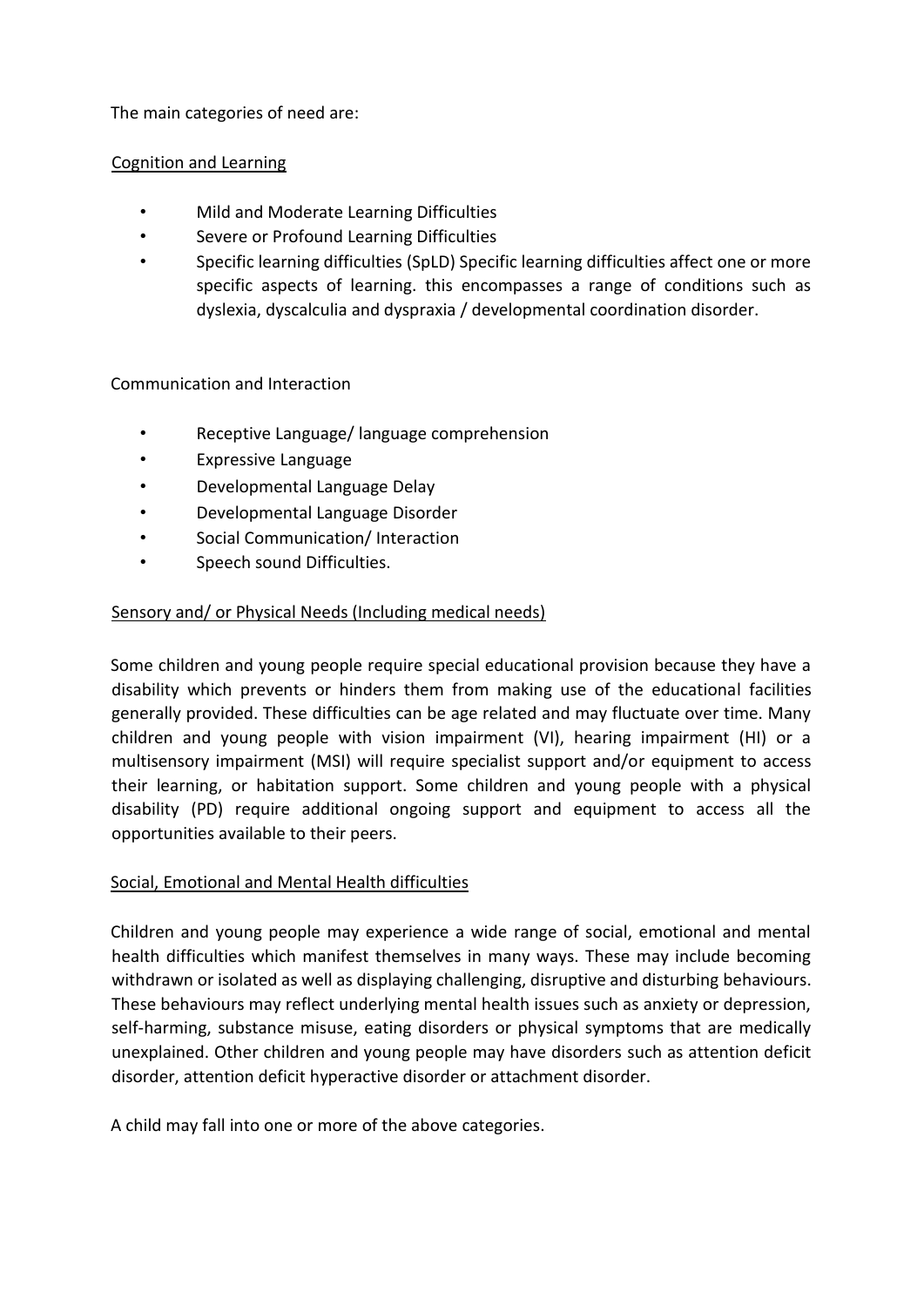# Entitlements

*1.* All children are entitled to equivalent learning opportunities, a broad, balanced, relevant and differentiated curriculum, high quality teaching and support from adults within a sympathetic, positive and nurturing environment.

*2.* Parents are entitled to a genuine partnership with the Education Services, which requires open communication, full information, a share in the decision-making process, and access to counselling and support when needed.

*3.* Teachers are entitled to the resources and support necessary to provide the service to their pupils and parents.

(See attached Local Offer)

# **Objectives**

*•*The 2015 SEND code of practice will be fully implemented.

- *•*All children with special educational needs will be identified and assessed as early as possible. • Provision for all pupils with special educational needs will be made by using the most appropriate strategy.
- *•*All teachers will be responsible for meeting the individual needs of children with special educational needs.
- *•*The knowledge, views and experience of parents will be valued and liaison occur with them on a regular basis.
- *•*There will be close cooperation with all agencies involved in the provision of special needs. • Children with special educational needs will be helped to recognise their strengths and develop them to their true potential.
- *•*All children with special educational needs will be entered on a register and the steps taken to meet the needs of individual children recorded.
- *•*All staff will address the needs of children with special needs and receive appropriate training.

# Access

Admission arrangements for all pupils to our school are established according to the Criteria for Admission laid down by the Governing Body.

The school has wheelchair access ramps to the Foundation Stage Unit, reception area, KS1 and lower KS2. A survey has been undertaken by the LEA to investigate the possibility of access to the upper floors of the KS2 area.

All areas of the school have been assessed for accessibility in order to comply with the Disability Discrimination Act

# Special Educational Needs Co-ordination

The Special Educational Needs Co-ordinator is: Mrs A Bullock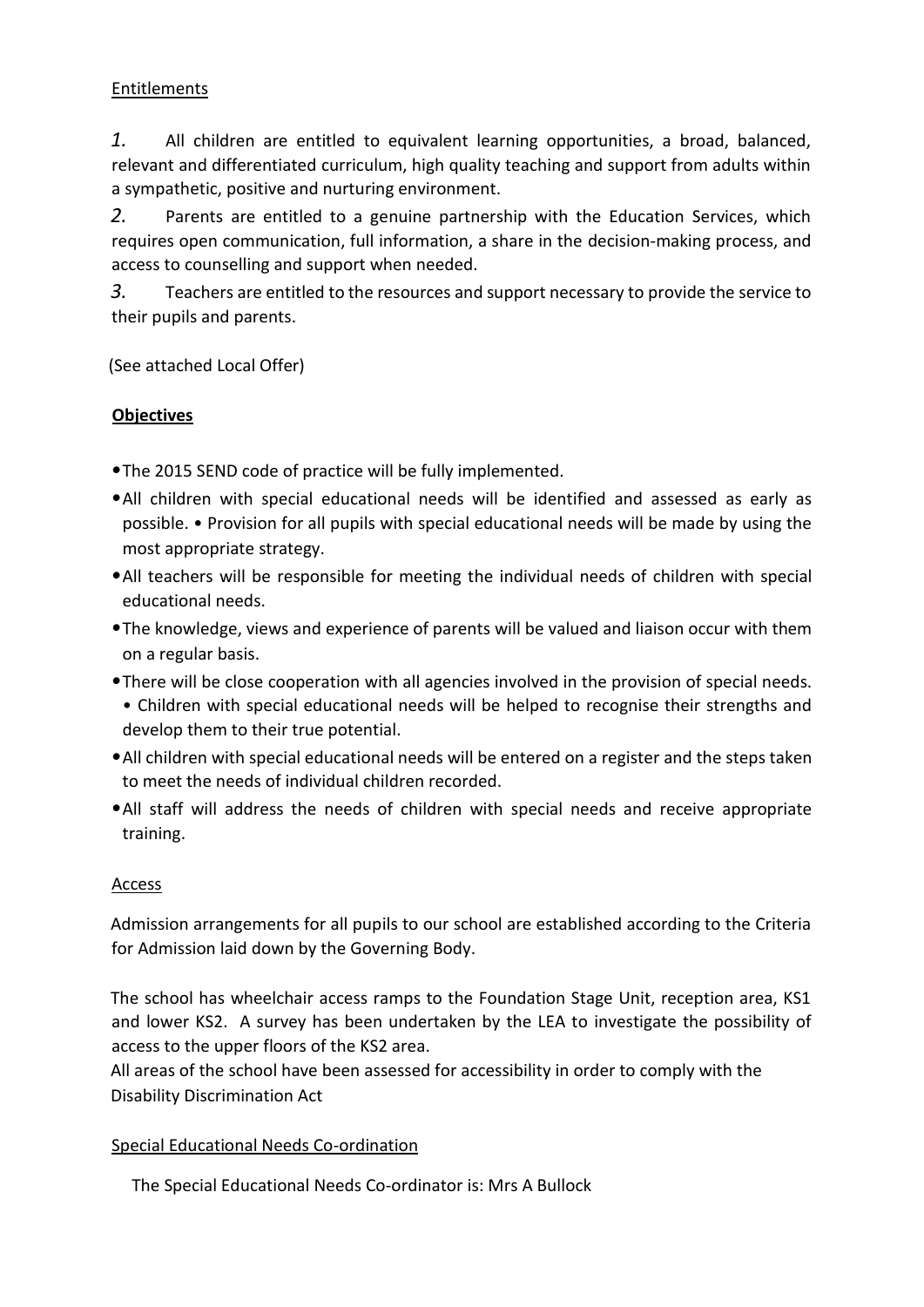#### The Special Educational Needs Governor is: Mrs Hemmingway

#### Arrangements for Co-ordinating SEND Provision

The Role of the School Governors:

It is the duty of the Governing Body to maintain a Special Needs and disabilities Policy for their school and to make appropriate arrangements to identify and meet the needs of the pupils. They must endeavour to ensure that any registered pupil with specified educational needs has the required provision. They must also ensure that all teachers in the school are aware of the importance of identifying and providing for those who have special educational needs. They will annually publish information for all parents and other relevant parties regarding SEND provision in the school.

They will also work to ensure that employees receive appropriate guidance and support the governing body in meeting their duties to pupils.

The Role of the Special Educational Needs Co-ordinator:

•To encourage all staff to accept responsibility for the children with special educational needs through consultation and training.

- *•*To work co-operatively with colleagues developing positive attitudes to children with special educational needs.
- *•*To provide professional support and advice to colleagues.
- *•*To ensure Learning Support staff and volunteer helpers are trained in methods of helping SEND children.
- *•*To ensure that effective targets are set, monitored and progress recorded for SEND pupils at School Action and beyond, in collaboration with other key staff.

•To initiate and develop contact with the LA support services and outside agencies in relation to children with special needs.

- *•*To ensure that parents of children with SEND are kept informed of their progress. To encourage and support parents of special needs children in the education of their children.
- *•*To maintain a professional awareness of developments affecting special needs and to communicate these to the head teacher and staff.
- *•*To help where necessary, to liaise with secondary schools to ensure continuity of support.
- *•*To maintain a register of children with special needs.
- *•*To monitor and report to the Head teacher any particular patterns in the school's identification and registration of children's Special Educational Needs or parents expressions of concern and subsequently examine the school's general practices and policies in the light of such patterns.
- *•*To report annually to governors in writing.
- *•*To take the lead in updating the SEND policy.
- *•*To monitor teaching and learning for special needs pupils in line with the school monitoring policy and monitoring cycle, reporting back to the Head, staff and governors • To prepare and submit paperwork required to apply for Statutory Assessment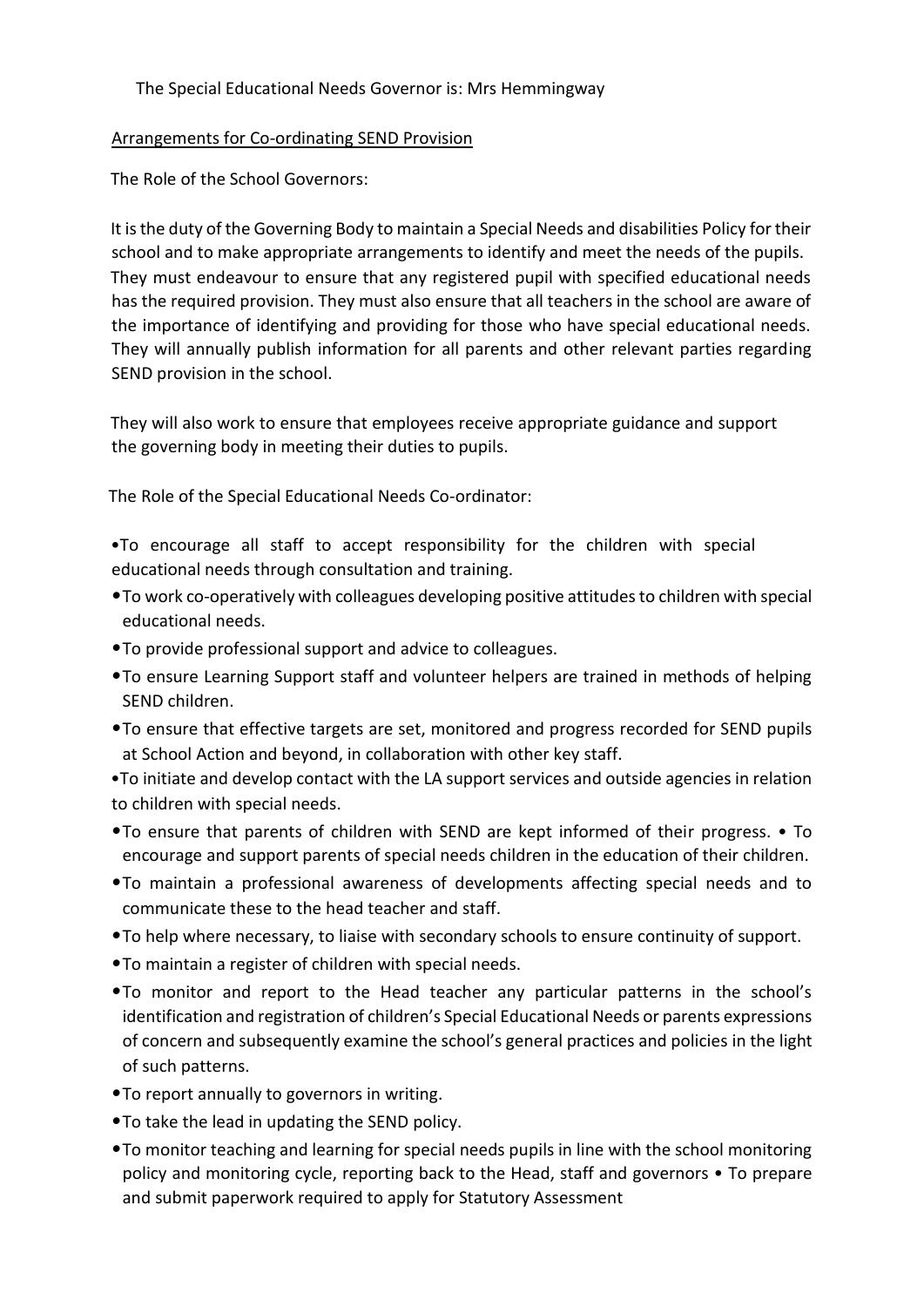- *•*To ensure the impact of any additional funding provides value for money.
- *•*To attend LA training and to updated personal knowledge.

# Identification procedures and practices

In order to help children who have SEND, school makes full use of available classroom and school resources, (quality first teaching) before calling upon outside resources and specialist expertise. This is a graduated approach, with the teachers using an array of strategies to support the child's special needs before consulting the SENCO or before consideration is given to moving the child on to the SEND register.

Teaching pupils with SEND is a whole school responsibility. Central to the work of every class and every subject is a continuous cycle of planning, teaching, assessment and evaluation. The majority of pupils will learn and progress within these arrangements. Teachers should deliver the NC programme of study in ways that meet the particular learning requirements of pupils.

#### Stages of Assessment

The SEND Code recommends that to help match Special Education Provision to children's needs, a staged approach should be adopted.

Initially, teachers should apply differentiation strategies to address the needs of pupils needing additional support in the classroom. These are known as Wave 1 strategies and all teachers are required to meet the needs of all their learners and are teachers of special needs.

#### Teacher Concerns

In order to meet the needs of individual children and gain additional support from other agencies, the class teacher monitors the progress of the pupils closely, in the first instance providing a range of intervention strategies and differentiated work.

Detailed records of observations, children's strengths and weaknesses, intervention strategies used and concerns are maintained.

Using this evidence, it may be decided that the strategies used are not allowing the child to learn as effectively as possible and to make sufficient progress. In these circumstances, the SENCO may be consulted. A review of the strategies used will take place which could lead to the conclusion that the pupil requires help over and above that which is normally available in class. Consideration is then given to putting the child's name on the SEN register.

School has a duty to inform the child's parents that interventions are taking place.

#### Intervention through SCHOOL SUPPORT

When a class teacher or the SENCO identifies a child with SEND the class teacher should provide interventions that are additional to or different from those provided as part of the school's usual differentiated curriculum and strategies (School Support).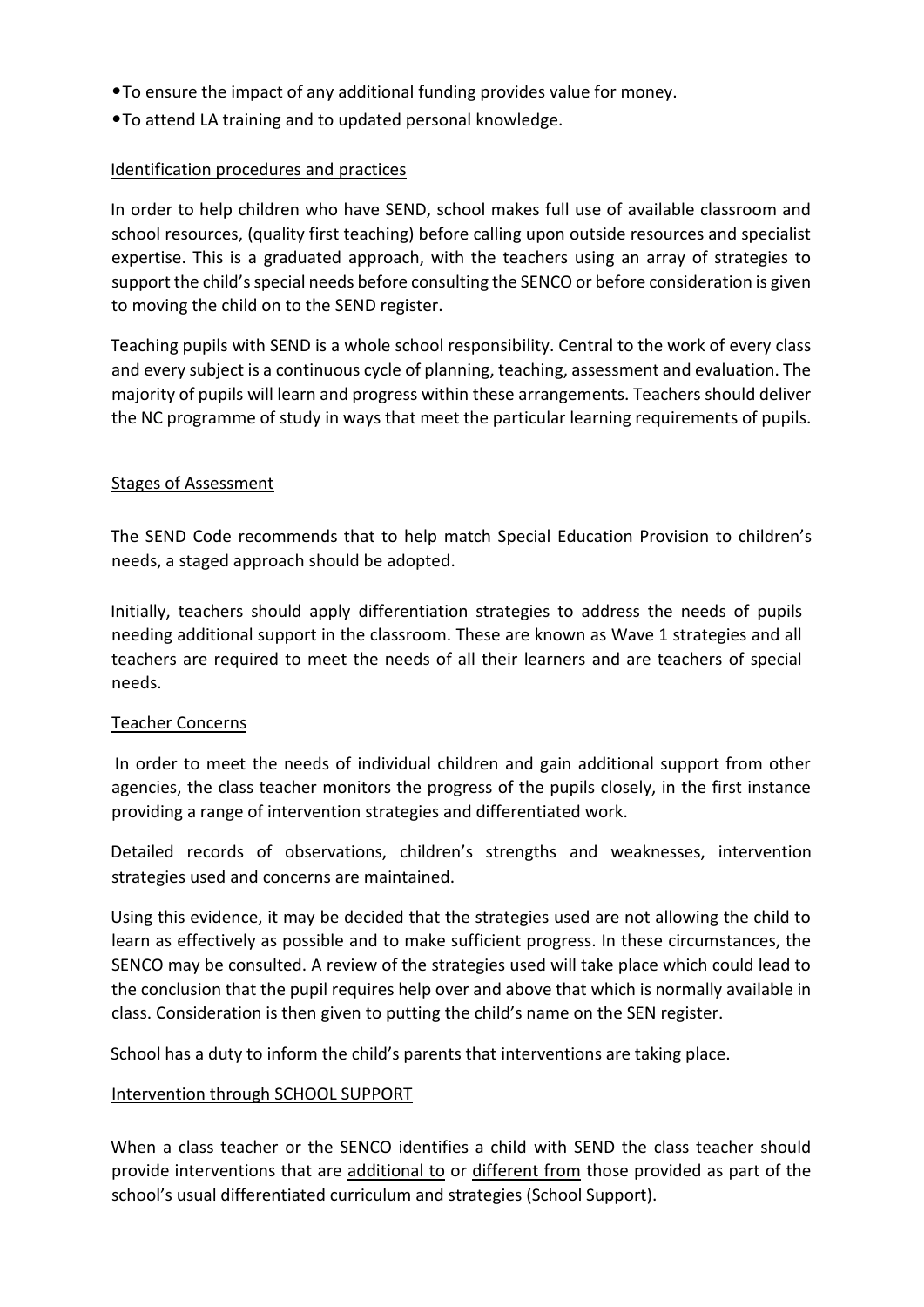The triggers for intervention through School Support could be the teacher's or others' concern, underpinned by evidence, about a child who despite receiving differentiated learning opportunities:

- makes little or no progress even when teaching approaches are targeted particularly in a child's identified area of weakness
- shows signs of difficulty in developing literacy or mathematical skills resulting in poor attainment in some curriculum areas
- presents persistent emotional or behavioural difficulties despite techniques usually employed in school
- has sensory or physical problems and makes little progress despite specialist equipment
- has communication/interaction difficulties and makes little progress despite the provision of a differentiated curriculum.

The child's class teacher should remain responsible for working with the child on a daily basis and for planning and delivering an individualised programme. Consulting with the SENCO as appropriate.

Parents should always be consulted and kept informed of the action taken to help the child, and of the outcome of this action.

# **Nature of intervention**

The SENCO and the child's class teacher should decide on the support needed to help the child to progress in the light of their earlier assessment.

This could take the form of:

- deployment of extra staff to enable one to one tuition (this will depend on financial resources and staff availability)
- to provide different learning materials or special equipment
- to introduce some group or individual support
- SENCO time spent on devising the nature of the planned intervention and to monitoring its effectiveness
- to undertake staff development and training to introduce more effective strategies
- one-off or occasional advice from the LEA support services.

# **Intervention through SEND SUPPORT**

A request for help from external services is likely to follow a decision taken by the SENCO and colleagues, in consultation with parents, at a meeting to review the child's progress.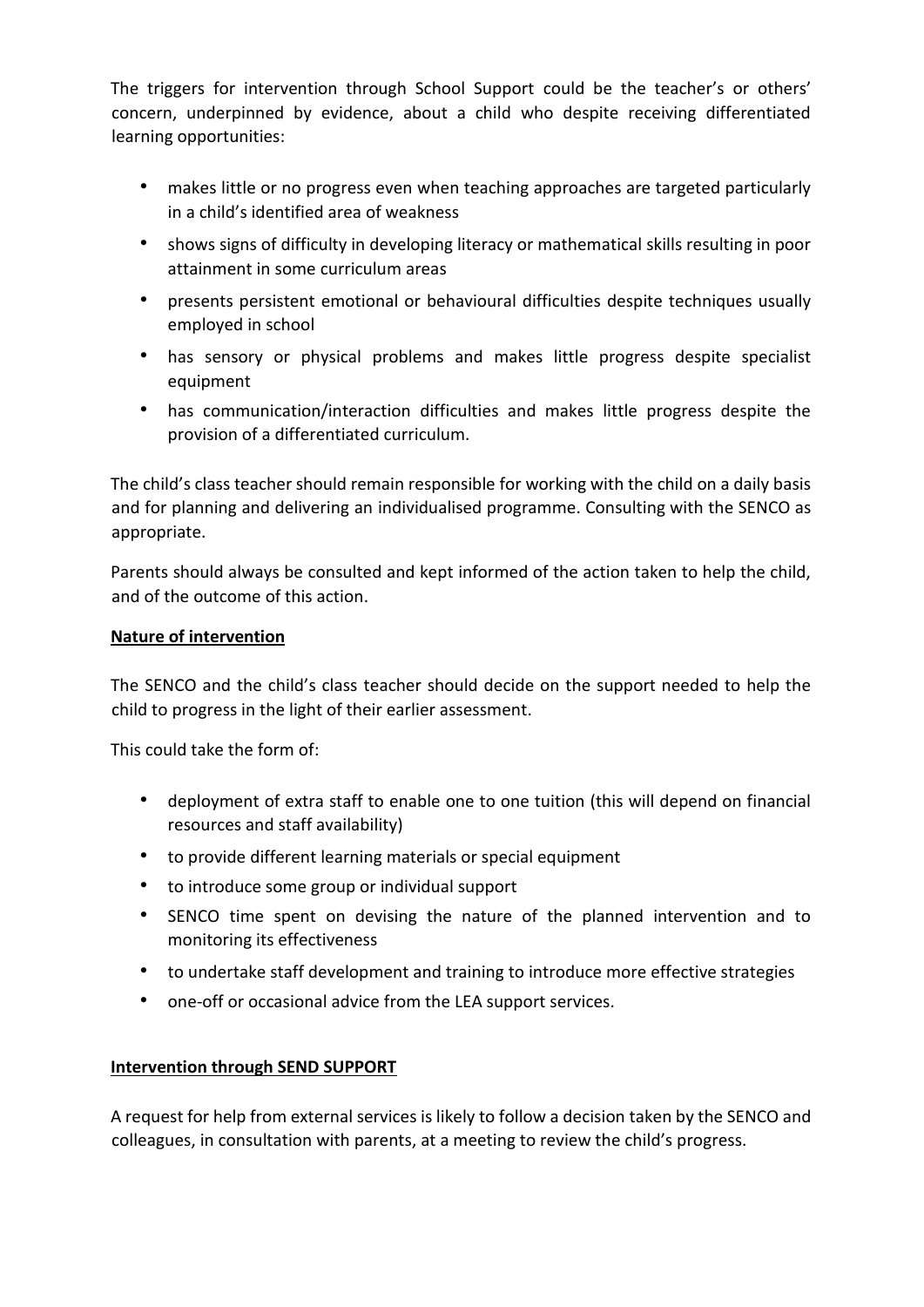At SEND Support external support services, both those provided by the LEA and by outside agencies, will usually see the child, in school if that is appropriate and practicable, so that they can advise teachers and recommend strategies to support learning; provide more specialist assessments that can inform planning and the measurements of a pupil's progress.

The triggers for SEND Support could be that, despite receiving an individualised programme and/or concentrated support under School Support, the child:

- continues to make little or no progress in specific areas over a long period
- continues working at NC levels substantially below that expected of children of a similar age
- continues to have difficulty in developing literacy and mathematical skills
- has emotional or behavioural difficulties which substantially and regularly interfere with the child's own learning or that of the class or group
- has sensory or physical needs, and requires additional specialist equipment or regular advice or visits by a specialist service
- has ongoing communication or interaction difficulties that impede the development of social relationships and cause substantial barriers to learning

The resulting Individual Education Plan for the child should set out fresh strategies for supporting the child's progress. Although developed with the help of outside specialists, the strategies specified in the Interventions should usually be implemented, at least in part and as far as possible, in the normal classroom setting.

The delivery of the interventions recorded continues to be the responsibility of the class teacher.

# *13.* School request for an Educational Health and care Plan (ECHP)

Where a request for a statutory assessment (EHP) is made by a school or parents to a LEA, the child will have demonstrated significant cause for concern.

The school should be able to provide written evidence of or information about:

- the school's action through School Support and SEND Support
- individual education plans for the pupil
- records of regular reviews and their outcomes
- the pupil's health including the child's medical history where relevant
- National Curriculum expectations
- attainments in literacy and mathematics
- educational and other assessments, for example form an advisory specialist support teacher or an educational psychologist
- views of the parents and of the child
- involvement of other professionals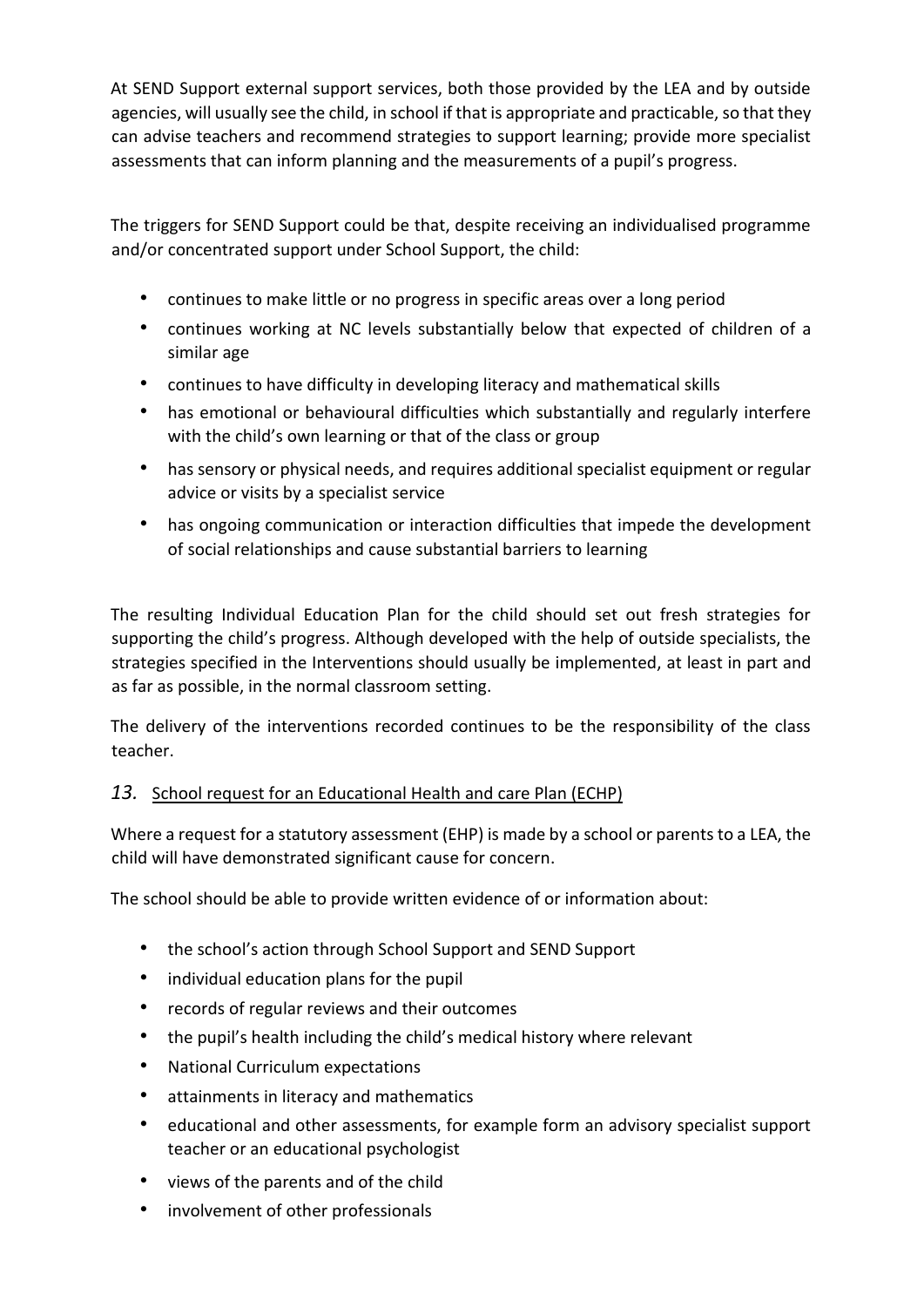• any involvement by the social services or education welfare service.

# *14.* Working with children with Education Health and Care Plans (EHCPs)

All children with EHCPs should have short-term targets set. In the majority of cases the strategies to meet these targets will be set out in an Intervention Sheet. As at School Support and SEND Support the Interventions should record only that which is additional to or different from the differentiated curriculum plan.

# *15.* Access to the National Curriculum and integration into the school

All pupils with SEND are based in mixed ability classes and take part in the normal classroom activities. Class teachers provide a variety of differentiated tasks to match the abilities of all pupils including those with SEND. Where appropriate there is provision of different learning materials and additional support is given to these pupils by LSPs or volunteers.

Children may be withdrawn from the classroom for short periods of time over a term for extra tuition catered to their specific needs or as part of their targets. These withdrawals may be on a one-to-one basis with the SENCO, class teacher or a LSP, or as part of a group.

#### *16.* Assessment and Recording

All children with SEND will normally be assessed by the class teacher, SEND support staff and the SENCO.

In addition, children at the SEND Support stage and children with an EHCP will be assessed by Inclusion Support or other appropriate outside agencies.

Children who receive interventions will be assessed on entry, during and exit from various programmes to evaluate the impact of these interventions.

#### *17.* Arrangements for partnership with parents

Parents will be involved at all stages of the process. The school is open to expressions of concern by parents. Parents' concerns will be followed up by assessment by class teachers and SENCO. Parents will be involved in review meetings. Reviews will be discussed as part of Parents' Evening.

The SENCO is always available to see any concerned parent. An appointment should be made for a mutual convenient time.

The school has a Home-School Agreement.

# *18.* Use made of Support Services outside school

Services of the LA and other outside agencies are used at all stages in an advisory capacity, and give direct support to pupils at SEND Support and pupils with an EHCP. We are at present working with: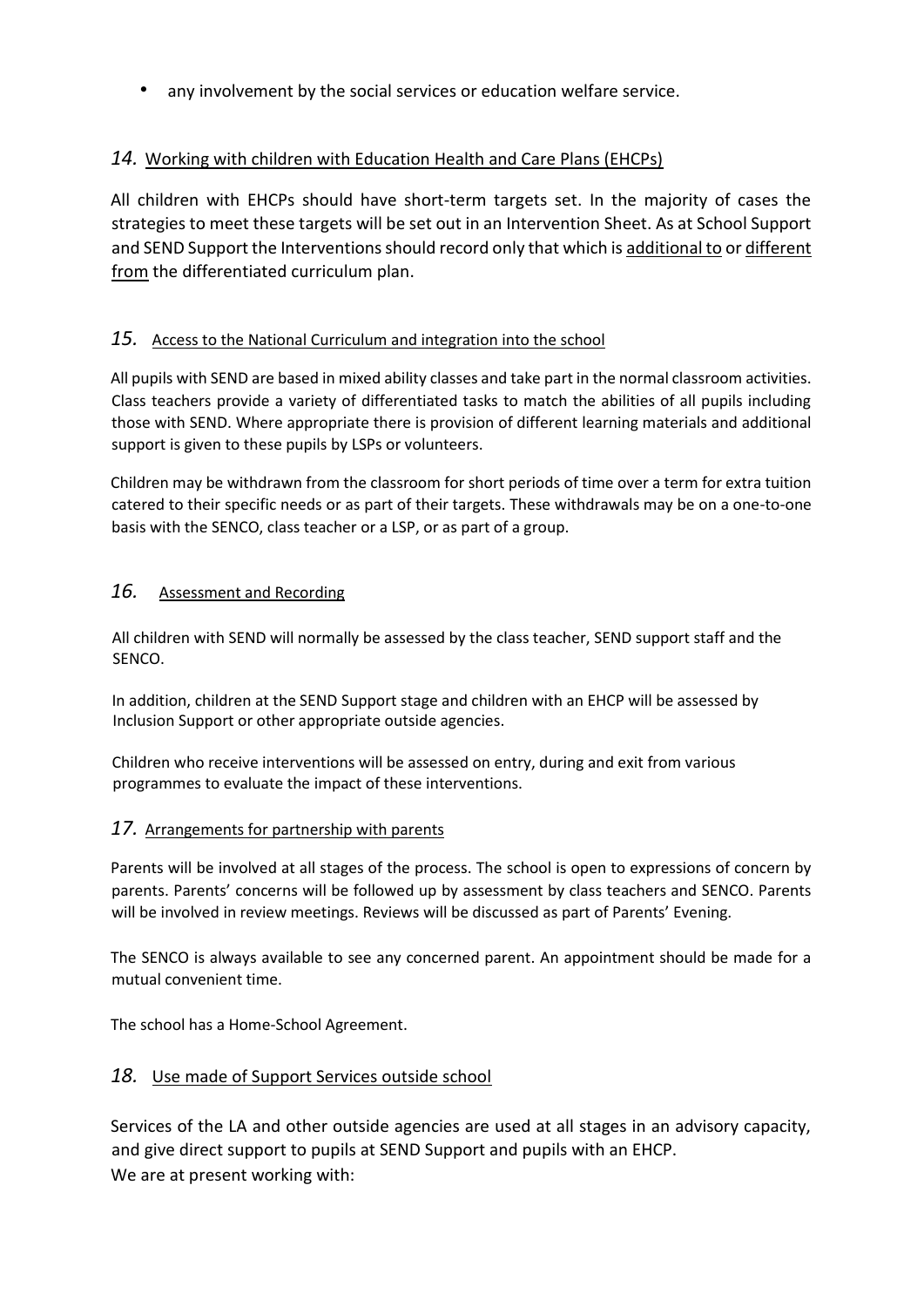Inclusion Support through SAT-L, SAT-SEMH and, CCAT, hearing and visual impairment teachers and Educational Child Psychologist

The Speech and Language Therapy Department

Sandwell Health Authority through the school nurse

The Occupational Therapy Department

We have Local Authority agreements in place with Inclusion Service, The Speech Therapy Department and The Departments for the Hearing and visually Impaired.

The SENCO has regular meetings with external staff that come into school and they are involved in reviews and the setting of targets.

# *19.* Links with other schools and transition arrangements

The SENCO is fully involved in the transfer of pupils from Primary to Secondary school. She is available to discuss the various options available for the child with special needs. Towards the end of the Summer term before the special needs child moves to secondary school the SENCO meets with the SENCO of the appropriate secondary schools, of makes contact by phone, and discusses the needs of all children transferring to that school.

All relevant documentation from the child's special needs file is forwarded to their new school. This ensures the best possible continuity.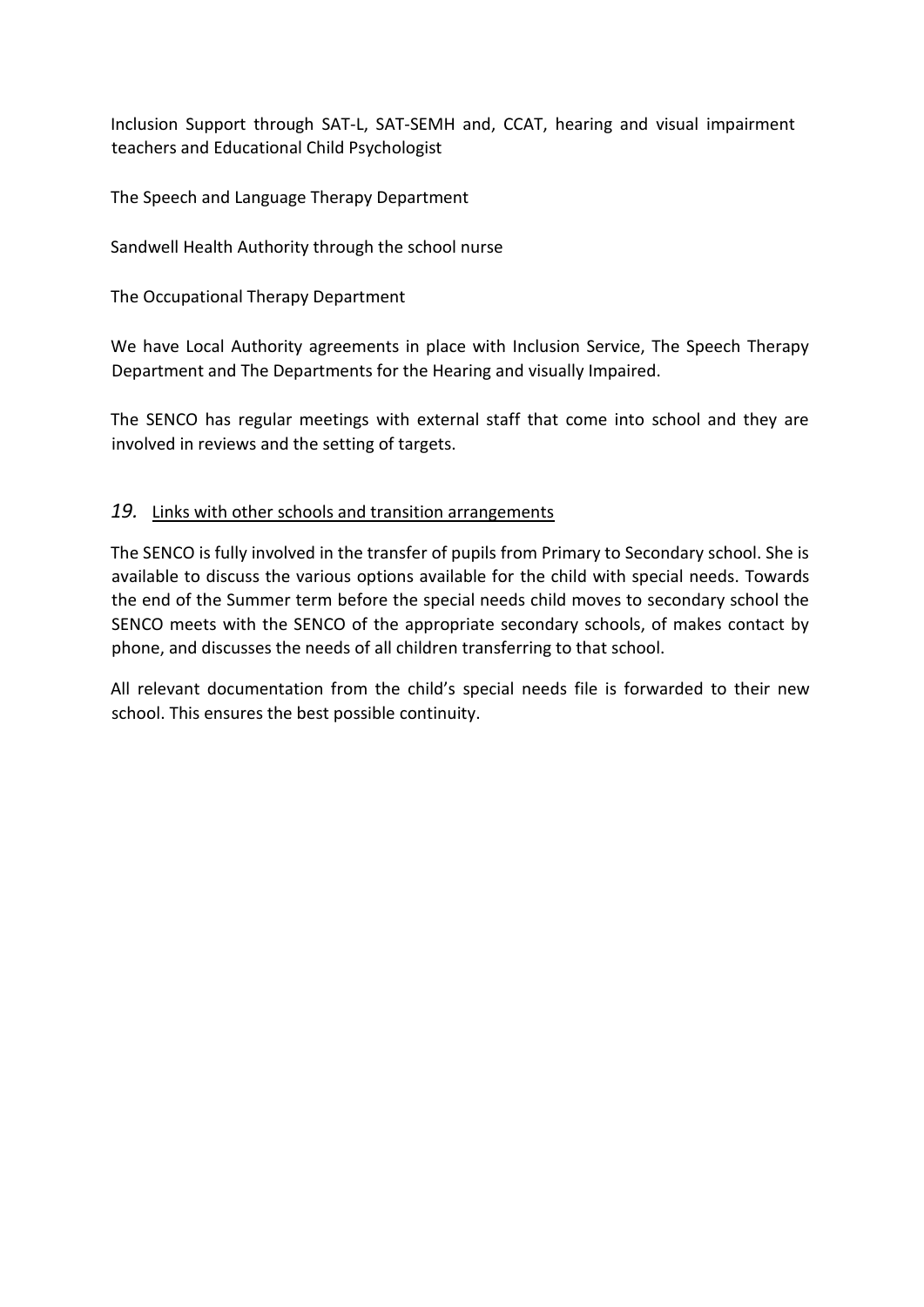#### **Appendix 1 – Local Offer**

Sandwell Local offer:<http://www.sandwell.gov.uk/send>



**Jesus holds us in the palm of His hand.**

**Local Offer** Last updated: April 2020

The following data is based on teacher assessment due to the Covid 19 Pandemic.

Children with SEN and/or disabilities attain well at this school.

In 2019/20, 50% of KS2 children with SEN achieved Age Related Expectations or Greater Depth in Reading, 33.3% in Writing and Maths.

In 2019/2020, 25% of KS1 children achieved Age Related Expectations in Reading, Writing and Maths.

This document is designed to set out clearly how this school meets children's special educational needs.

**Schools have funding from the Department for Education to help them to put in programmes and support for children with special educational needs and/or disabilities.**

If your child has a special need or disability we will:

• Talk to you about your child's difficulties in learning or disability so we can understand their needs.

• Make an assessment of your child's learning so we know which skills they need to learn next.

• Ask the Special Educational Needs Coordinator (SENCO) to support and advise teachers so that your child can learn in the best way for him/her.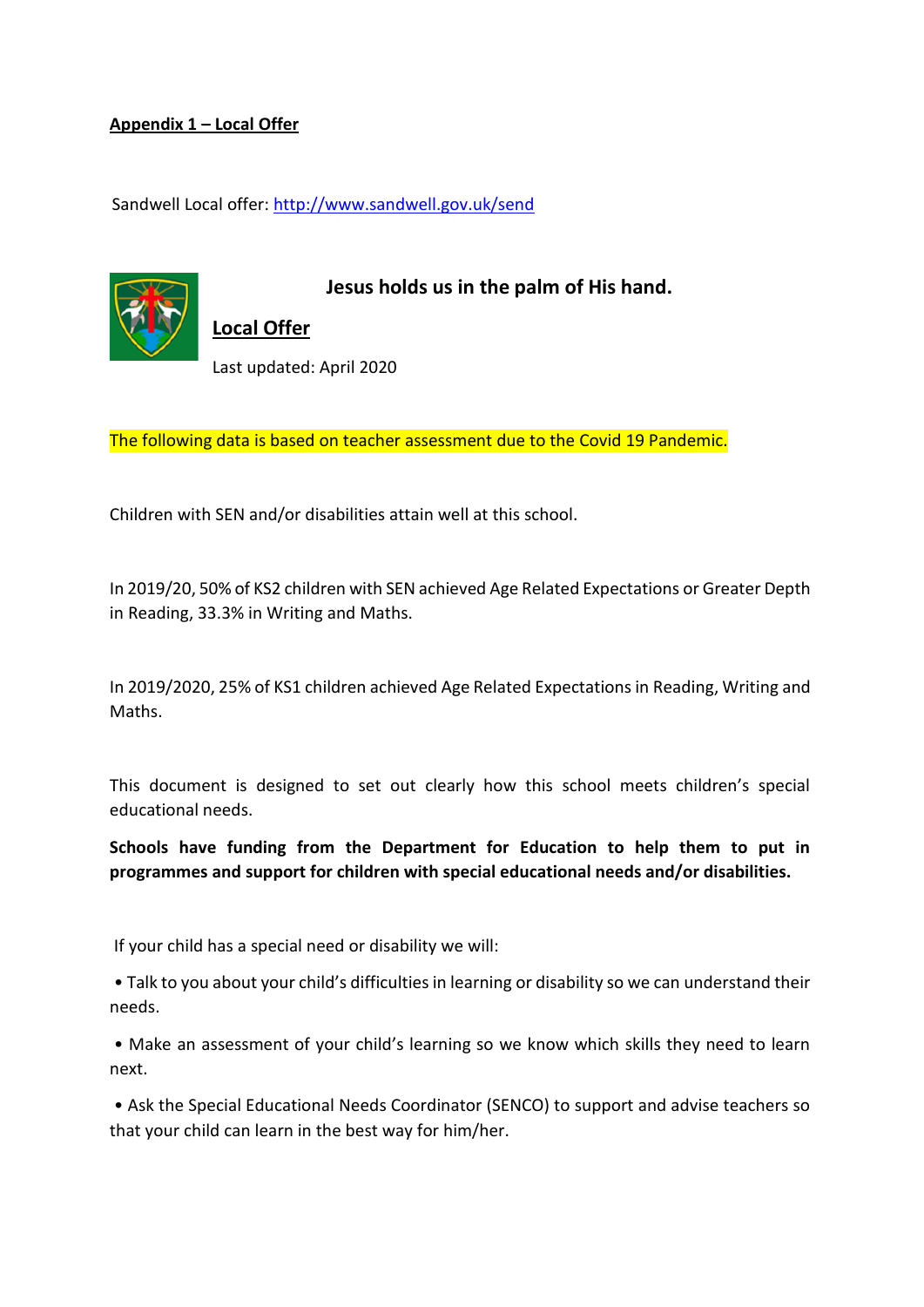• Have a range of programmes to help children who need extra support to read, write, learn maths or manage their behaviour.

• Check on progress at least once a term and invite you to a meeting to discuss that progress.

• Ask for advice from an educational psychologist, advisory teacher, speech and language therapist or health colleague if we are unsure how to help your child make progress.

• Tell you how to get in touch with Parent Partnership Services who can offer advice and support

• Inform you about how to make a complaint if you are not happy with what we are doing to support your child

• Talk to you if we think we need to consider asking the local authority to make a Statutory Assessment of your child's needs because more advice/resources are needed to help your child to make progress.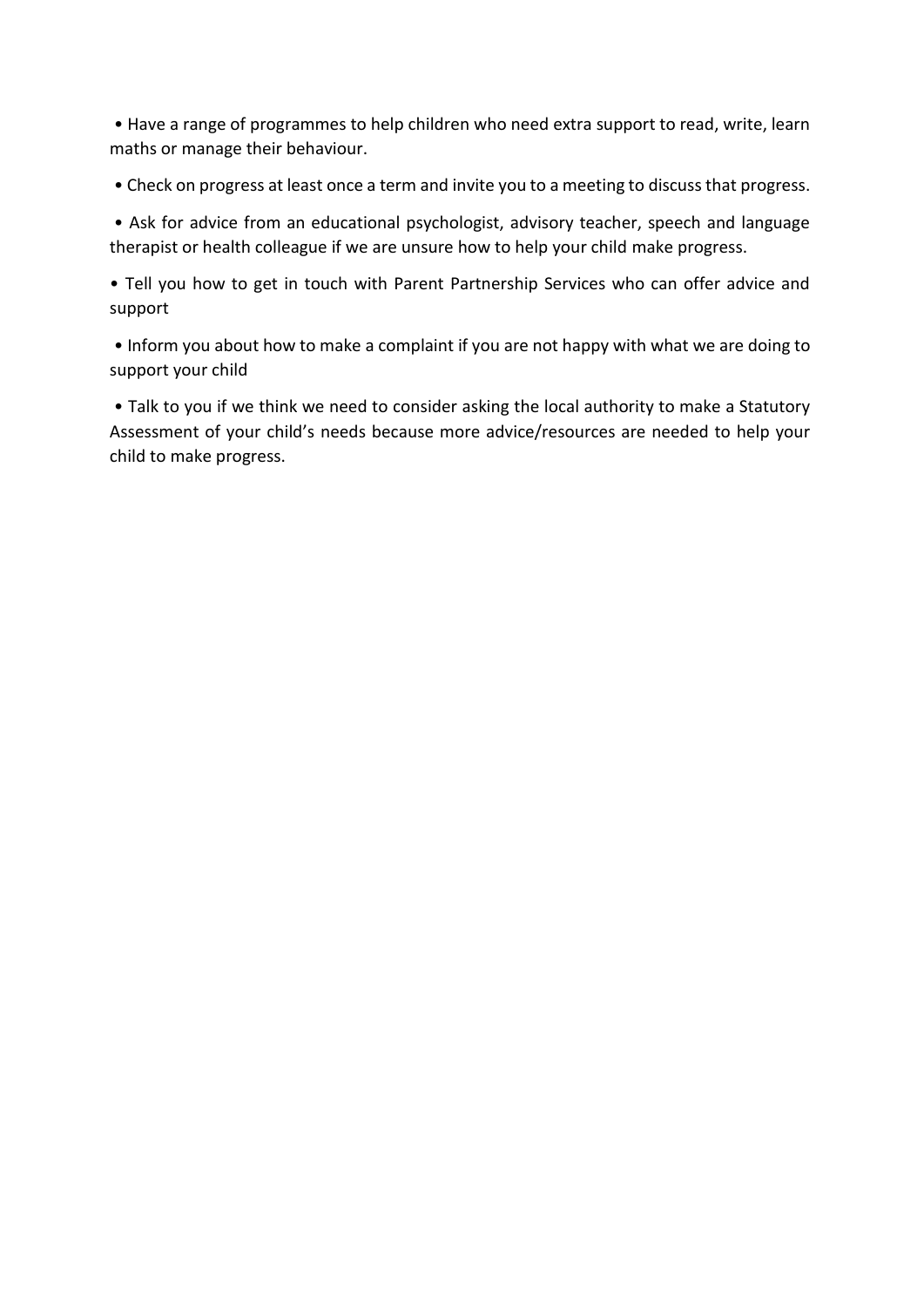| St Francis Xavier Whole School Provision Map (Last updated March 2020) |                                                                                                                                                                                                                                                                                                                                       |                                                                                                                                                                                                                                                                                                                                                                                                                                                                                                                                                                                                                                        |                                                                                                                                                                                                                                                                       |  |  |
|------------------------------------------------------------------------|---------------------------------------------------------------------------------------------------------------------------------------------------------------------------------------------------------------------------------------------------------------------------------------------------------------------------------------|----------------------------------------------------------------------------------------------------------------------------------------------------------------------------------------------------------------------------------------------------------------------------------------------------------------------------------------------------------------------------------------------------------------------------------------------------------------------------------------------------------------------------------------------------------------------------------------------------------------------------------------|-----------------------------------------------------------------------------------------------------------------------------------------------------------------------------------------------------------------------------------------------------------------------|--|--|
|                                                                        | Wave 1                                                                                                                                                                                                                                                                                                                                | <b>Wave 2</b>                                                                                                                                                                                                                                                                                                                                                                                                                                                                                                                                                                                                                          | Wave 3                                                                                                                                                                                                                                                                |  |  |
| <b>Area of Need</b>                                                    | Provision                                                                                                                                                                                                                                                                                                                             | Provision                                                                                                                                                                                                                                                                                                                                                                                                                                                                                                                                                                                                                              | Provision                                                                                                                                                                                                                                                             |  |  |
| <b>Cognition and</b><br><b>Learning</b>                                | Differentiated curriculum<br>⋗<br>Differentiated delivery<br>Differentiated outcome<br>Increased visual aids<br>Visual timetable<br>Use of writing frames/maths equipment to<br>support learning<br>In class support from an LSA/LSP/teacher<br>➤<br>Focussed group work with teacher/LSA/LSP<br>Year 6 booster class                 | Rocket Phonics Intervention Scheme<br>⋗<br>Six Pocket Challenge Intervention (Precision<br>➤<br>Teaching)<br>REVI (Reading Intervention)<br>➤<br>SNIP (Literacy Intervention)<br>$\blacktriangleright$<br>Boosting Reading at Primary Intervention<br>$\blacktriangleright$<br>Early Literacy Skills Intervention<br>Sandwell Writing Intervention<br>➤<br>Stareway to Spelling Intervention<br>➤<br>⋗<br><b>SWST Spelling groups</b><br>Rising Stars Skill Builder (SPAG intervention)<br>≻<br>Power of 2 (Maths Coaching Programme)<br>➤<br>Timetables Rockstars and Hit the Button<br>In class support from an LSA/LSP/teacher<br>➤ | 1:1 Withdrawal<br>➤<br>1:1 In class support<br>Speech and Language Intervention<br>PECS/Communication book<br><b>Basic Makaton</b><br>WellComm<br>Sandwell Skills Ladder Curriculum<br>Support from Sandwell Inclusion Support<br>In addition to all wave 2 provision |  |  |
| <b>Communication</b><br>and Interaction                                | Flexible teaching arrangements<br>➤<br>Structured school and class resources<br>Differentiated curriculum delivery<br>Differentiated outputs<br>Increased visual aids<br>Visual timetables<br>Use of symbols and pictures (Communicate in Pri<br>➤<br>Speech and Language Therapy/Language Modelli<br>Wellcomm Big Book of Ideas<br>≻ | $\blacktriangleright$<br>Wellcomm Big Book of Ideas<br>Boosting Reading at Primary Intervention<br>⋗<br>One to one reading<br>⋗<br>Speech and Language Therapy provided in<br>↘<br>school.<br>Lego Therapy<br>$\blacktriangleright$<br>In class support from an LSA/LSP/teacher<br>$\blacktriangleright$<br>Focussed group work with teacher/LSA/LSP<br>$\blacktriangleright$                                                                                                                                                                                                                                                          | 1:1 Withdrawal<br>≻<br>1:1 In class support<br>➤<br>Speech and Language Therapy provided by Spe<br>and Language Therapist.<br>PECS/Communication Book<br>WellComm<br><b>Basic Makaton</b><br>⋗<br>In addition to all wave 2 provision                                 |  |  |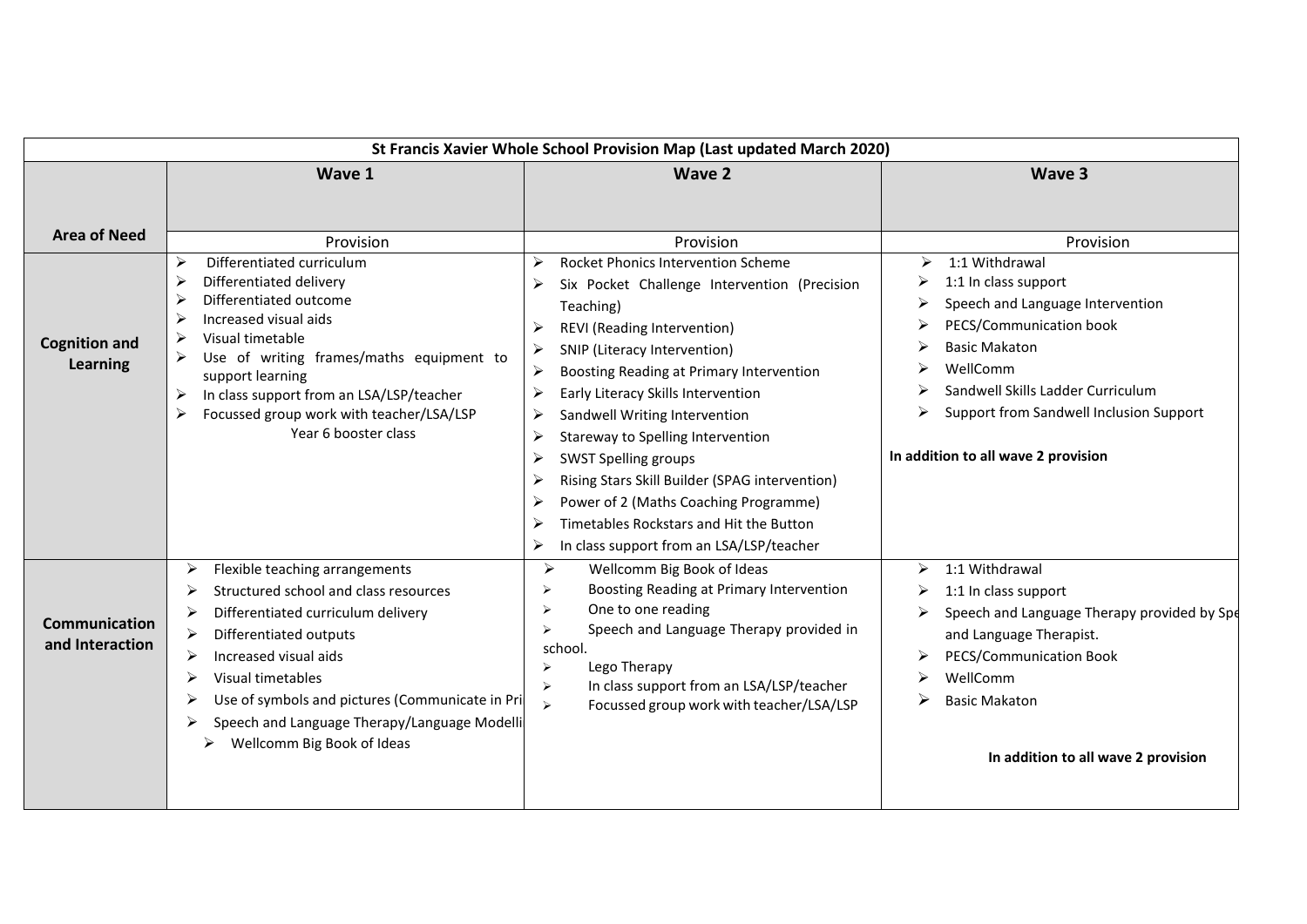| Social, Emotional<br>and Mental<br><b>Health</b> | Whole School and Class Reward System<br>⋗<br>Superstar Steps for behaviour<br>⋗<br>Healthy mind, Happy me curriculum<br>➤<br>Circle time<br>⋗<br>SUMO followed throughout school<br>Well-being Room within school<br>⋗<br>Well-being drop in sessions for all children<br>across school | ➤<br>Nurture groups<br>≻<br>Lego Therapy<br>⋗<br>Supporting young people's mental<br>health programme<br>$\blacktriangleright$<br>One to one well-being checks with a<br>trusted adult<br>➤<br>Anger Management coaching<br>$\blacktriangleright$<br><b>Emotion Coaching</b> | 1:1 Support<br>⋗<br>Withdrawal from class<br>1:1 In-class support<br>➤<br>1:1 Behaviour tracking programme<br>Social Stories<br>➤<br>from<br>Sandwell<br><b>Inclusion</b><br>Support<br>Support/PPE Team<br>In addition to all wave 2 provision |
|--------------------------------------------------|-----------------------------------------------------------------------------------------------------------------------------------------------------------------------------------------------------------------------------------------------------------------------------------------|------------------------------------------------------------------------------------------------------------------------------------------------------------------------------------------------------------------------------------------------------------------------------|-------------------------------------------------------------------------------------------------------------------------------------------------------------------------------------------------------------------------------------------------|
| Sensory and<br><b>Physical</b>                   | ➤<br>Flexible teaching arrangements<br>Teacher awareness of sensory<br>and<br>physical Impairment<br>↘<br>Availability of resources, for example,<br>pencil grips<br>➤<br>Medical support<br>➤<br>Brain Gym exercises<br>➤<br>Sensory area within school                                | ≻<br>Fine/gross motor skills intervention<br>Dough Disco<br><b>Write Dance</b><br>Play and Stay sessions<br>Individualised<br>interventions<br>for<br>those<br>children with targets from Occupational Therapy                                                               | 1:1 withdrawal<br>➤<br>Use of specific resources or equipment<br>(modified where appropriate)<br>Individual support in class/PE<br>➤<br>Occupational<br>Therapist<br>Programme<br>(where appropriate)<br>In addition to all wave 2 provision    |